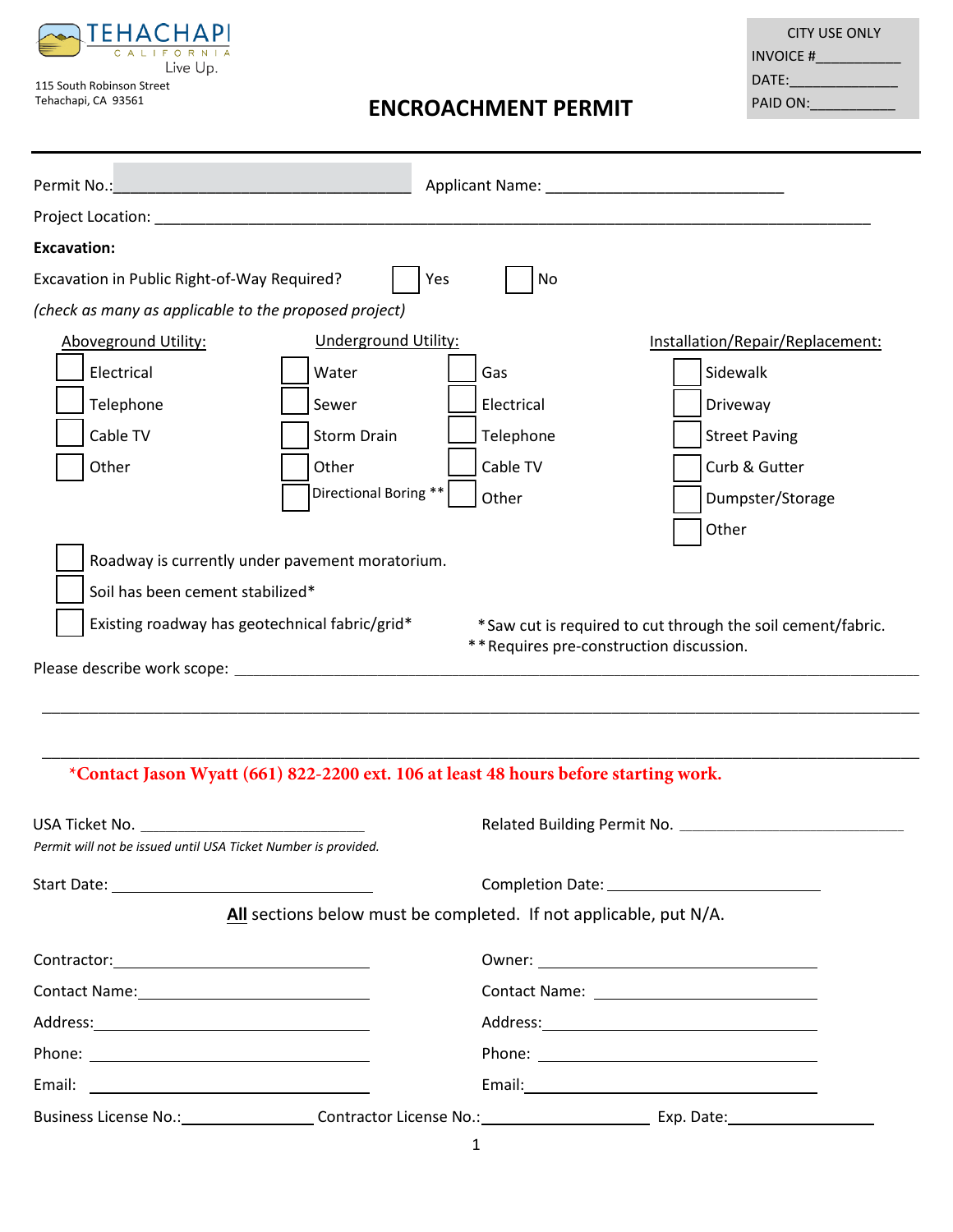Insurance Requirements

If construction will be performed by Homeowner:

- 1. Proof of homeowner's Insurance (including general liability coverage, address insured, and policy number).
- If construction will be performed by Contractor:
- 1. Certificate of Insurance "ACORD" evidencing commercial general liability, and applicable worker's compensation coverage. See attached table.
- 2. 30-days Notice of Cancellation Endorsement.
- 3. Additional Insured CG 20 10 Endorsement naming the City of Tehachapi, its elected officials, agents, employees, and volunteers.
- 4. Additional Insured CG 20 37 Endorsement naming the City of Tehachapi, its elected officials, agents, employees, and volunteers.
- 5. Primary/Non-contributory Endorsement.
- 6. Commercial General Liability Waiver of Subrogation Endorsement.
- 7. Worker's Compensation Waiver of Subrogation Endorsement.

Improvement Security

|  |  |  | Cash, check, bond or letter of credit equal to 110% of the total construction cost. (If value of public improvements exceeds \$15,000) |  |
|--|--|--|----------------------------------------------------------------------------------------------------------------------------------------|--|
|--|--|--|----------------------------------------------------------------------------------------------------------------------------------------|--|

Include the following with all applications:

- Attach complete plans and specifications (3 sets).
	- $\triangleright$  Approved plans or a sketch drawn to scale of the proposed work showing all dimensions, property lines, existing improvements and proposed improvements.
- A vicinity map is required with the streets and job location labeled.
- Traffic control plans.
	- Traffic control requirements are listed in City of Tehachapi Subdivision and Development Standards, pp 5-37.
- When other agencies are involved (County, Caltrans, Railroad, etc.) attach copies of approved permits if required.

Applicant (or owner's authorized agent) hereby acknowledges that he/she has read the contents of this application, is familiar with and will abide by the City of Tehachapi standards, specifications, drawings and ordinances. Failure to do so may result in postponement or cancellation of the work and Applicant will be responsible for any costs associated therewith.

Permit will not be issued until applicant provides current insurance certificates and proof of City business license. The undersigned does hereby agree to indemnify and uphold the City of Tehachapi free and harmless from liability.

| Print Name:                                                |                      |                                       |
|------------------------------------------------------------|----------------------|---------------------------------------|
|                                                            | Owner                | Owner's Agent<br>Date:                |
|                                                            | <b>CITY USE ONLY</b> |                                       |
| <b>Completed Application</b>                               |                      | <b>To Begin Work:</b>                 |
| Complete Construction Plans (3 sets)                       |                      |                                       |
| Traffic Control Plan (3 sets)                              |                      | Jay Schlosser, City Engineer          |
| Approved Permits from Other Agencies                       |                      | Date:                                 |
| <b>Vicinity Map</b>                                        |                      | <b>Work Completed &amp; Inspected</b> |
| Copies of Insurance and Workers' Compensation Certificates |                      | Date: Date:                           |
|                                                            |                      |                                       |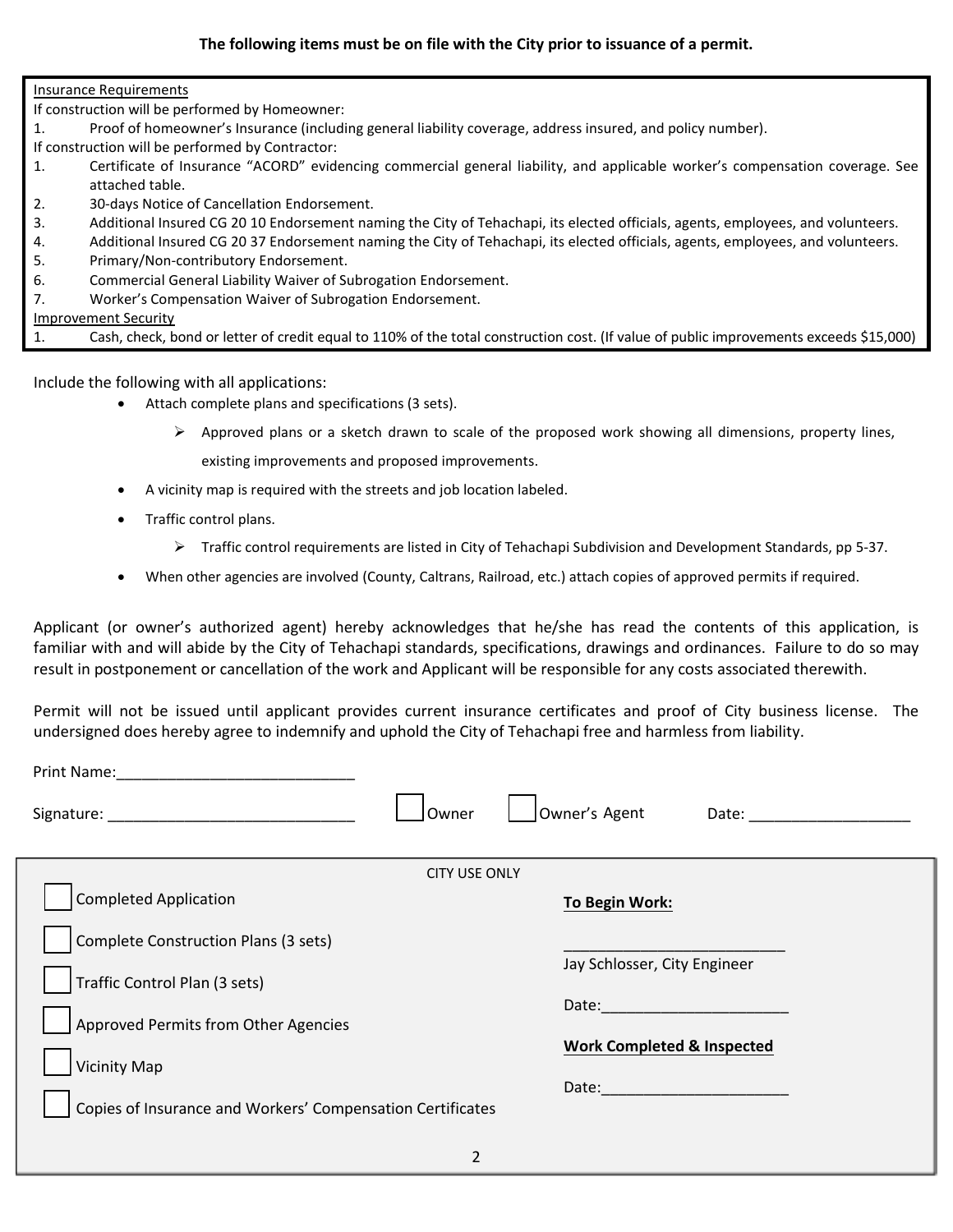#### **Subject to all terms, conditions, and restrictions.**

- 1. Definition: The term "encroachment" is used in this permit as defined in California Streets and Highways Code Section 1450. The term "grantor" shall mean the City of Tehachapi (the "City").
- 2. Acceptance of Provisions: Grantee agrees to the provisions herein. A surety bond in a form and amount satisfactory to the Grantor may be required to ensure performance in accordance with all terms, conditions and restrictions hereof. This permit is granted with the understanding that no precedent shall be established on the question of permitting any certain kind of encroachment within City rights of way.
- 3. Comply with Government Code Section 4216: No permit to excavate shall be valid unless the applicant has been provided an inquiry identification number by a regional notification center pursuant to Section 4216.
- 4. Notice Prior to Starting Work: Prior to commencing any work authorized herein, Grantee shall give **48** hours' notice to the Engineering Department. If work is discontinued for a period of twenty-four (24) hours, excluding weekends or holidays, twenty-four (24) hours' notice shall be given before restarting work.
- 5. Keep Permit on the Work: This permit shall be kept at the site of the work and upon request must be shown to any representative of Grantor or any Law Enforcement Officer.
- 6. Hours of Operation: Construction activity in the public right of way shall be performed between the hours of 7:00 a.m. to 5:00 p.m., Monday through Friday; except as may be specified in the approved permit.
- 7. Permits from Other Agencies: Grantee shall, whenever required by law, secure a written order or consent to the doing of the work from Caltrans, the California Public Utilities Commission, or any other public agency having jurisdiction and this permit shall not be valid or effective until such order or consent is obtained.
- 8. Storage of Material: No material shall be stored within eight (8) feet of the edge of pavement or traveled way, or within the shoulder line where the shoulders are wider than eight (8) feet. Such material shall not be so stored for more than three (3) consecutive calendar days.
- 9. Clean Up Right of Way: Upon completion of the work, all brush, timber, scraps and other material shall be entirely removed and the right of way left in a condition satisfactory to Grantor. Grantee shall dispose of all construction and demolition materials and other refuse through the City's authorized hauler.
- 10. Standards of Construction: All work shall conform to recognize City of Tehachapi Subdivision and Development Standards (COTSDS). The provisions of the permit shall supersede the COTSDS, if in conflict.
- 11. Supervision of Grantor: All work to be done shall be subject to the supervision and satisfaction of the Grantor.
- 12. Future Moving of Installation: Grantee agrees that upon request by Grantor, the encroachment will be immediately removed at Grantee's own sole risk, cost and expense.
- 13. Liability for Damages, Insurance: Grantee shall indemnify the City, and all of its officers, employees, servants and agents, and shall defend and hold them harmless from any and all claim of liability for personal injury or property damage due to any acts or failure to act in connection with the permission granted herein to Grantee including, without limitation, any construction, repair or maintenance arising from or in connection with any work permitted herein. Grantee shall maintain a comprehensive general liability insurance policy in amounts as listed in Table "A" and which shall name City, its officers, Councilmember's, employees, agents, and representatives as additional insured's and which shall be primary insurance to any insurance or joint powers coverage maintained by City and City's insurance or joint powers coverage shall be noncontributory."
- 14. Making Repairs: Grantee shall promptly make any and all repairs to right of way surfaces and road paving unless Grantor gives notice of its election to make such repairs itself. If Grantor gives such notice, Grantee shall immediately purchase and have delivered at the site materials specified by Grantor. All payments for labor, equipment and other charges by Grantor for or on account of such work shall be made by Grantee within ten (10) days from the date of any bill, written order or voucher sent by or approved by Grantor. Grantor may require a deposit in an amount sufficient to cover the estimated cost before starting such repairs.
- 15. Care of Drainage: If the work herein contemplated shall interfere with established drainage, suitable provision shall be made by Grantee so as not to present a hazard or cause damage.
- 16. As Built Requirements: After completion of underground or surface work of consequence. Grantee shall, when requested, furnish to the City "As Built" plans showing location and details.
- 17. Construction and Repair: Grantee shall properly construct, maintain and repair any encroachment authorized herein, and shall exercise reasonable care in inspecting or immediately repairing any injury to the highway which occurs as a result of the existence of the encroachment or as the result of any work done hereunder.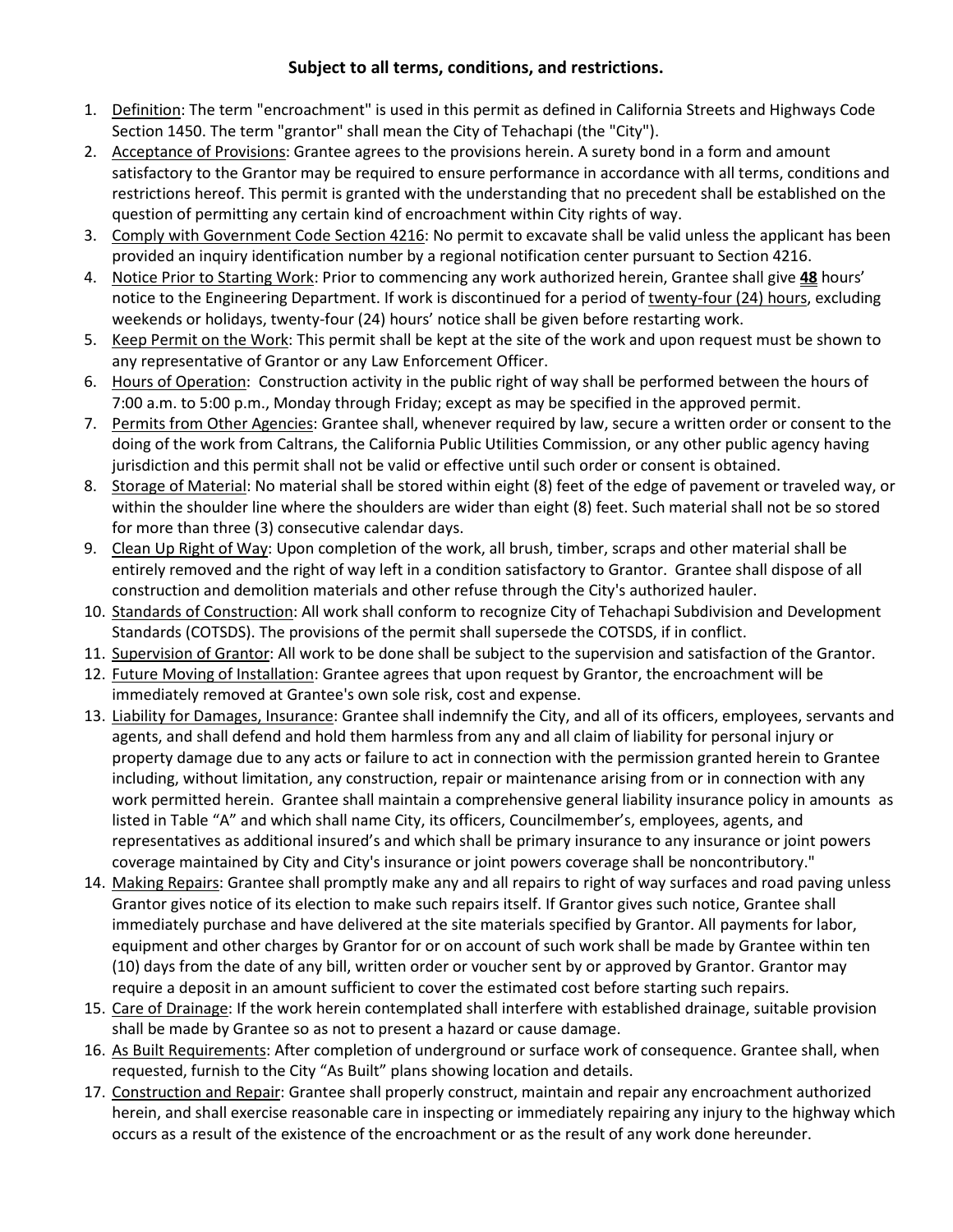- 18. Plan Approval: This permit does not relieve the Grantee of responsibility for correction of mistakes, errors or omissions by same. If during the course of construction of these improvements, public interest requires a modification or departure from the COTSDS, plan details, or this permit, the City Engineer shall have authority to require in writing such modification or departure and specify the manner in which the same is done.
- 19. Crossing Roadway: Service and other small diameter pipes shall be jacked or otherwise forced underneath pavement without disturbing the surface thereof. Pavement or roadway shall not be cut or otherwise disturbed except as may be specified in the approved permit. Service pipes are not permitted inside of culvert structures used as drainage facilities.
- 20. Limit Excavation: No excavation shall be made closer than eight (8) feet from the edge of the pavement except as may be specified in the approved permit.
- 21. Tunneling: No tunneling is permitted except as may be specified in the approved permit.
- 22. Depth of Pipes: The depths of pipe shall meet the minimum requirements as specified in the COTSDS and the corresponding uses.
- 23. Backfilling: All backfilling is to be moistened as necessary and thoroughly tamped. Backfill material shall be a uniform grading as directed by the Grantor. Backfill shall also comply with any provisions in the approved permit.
- 24. Maintain Surface: Grantee shall maintain the surface over any and all structures placed hereunder as long as same shall exist.
- 25. Pipes Along Roadway: Pipes and utilities paralleling the pavement shall be located at such distance and at such depth from the pavement as specifically directed in the approved permit. Cutting of tree roots is not permitted.
- 26. Location Pole Lines: Pole lines shall be located as specifically directed in the approved permit.
- 27. Public Utilities Commission Orders: All clearance and type of construction shall be in accordance with all applicable orders of the California Public Utilities Commission unless more restrictive provisions are required by City Ordinance.
- 28. Permission from Property Owners: Whenever necessary. Grantee shall secure written permission from abutting property owners prior to the starting of any work hereunder.
- 29. Grades and Specifications: Grades and types of construction shall be as detailed by plans or stated in the approved permit for road approaches, connecting pavement and other work.